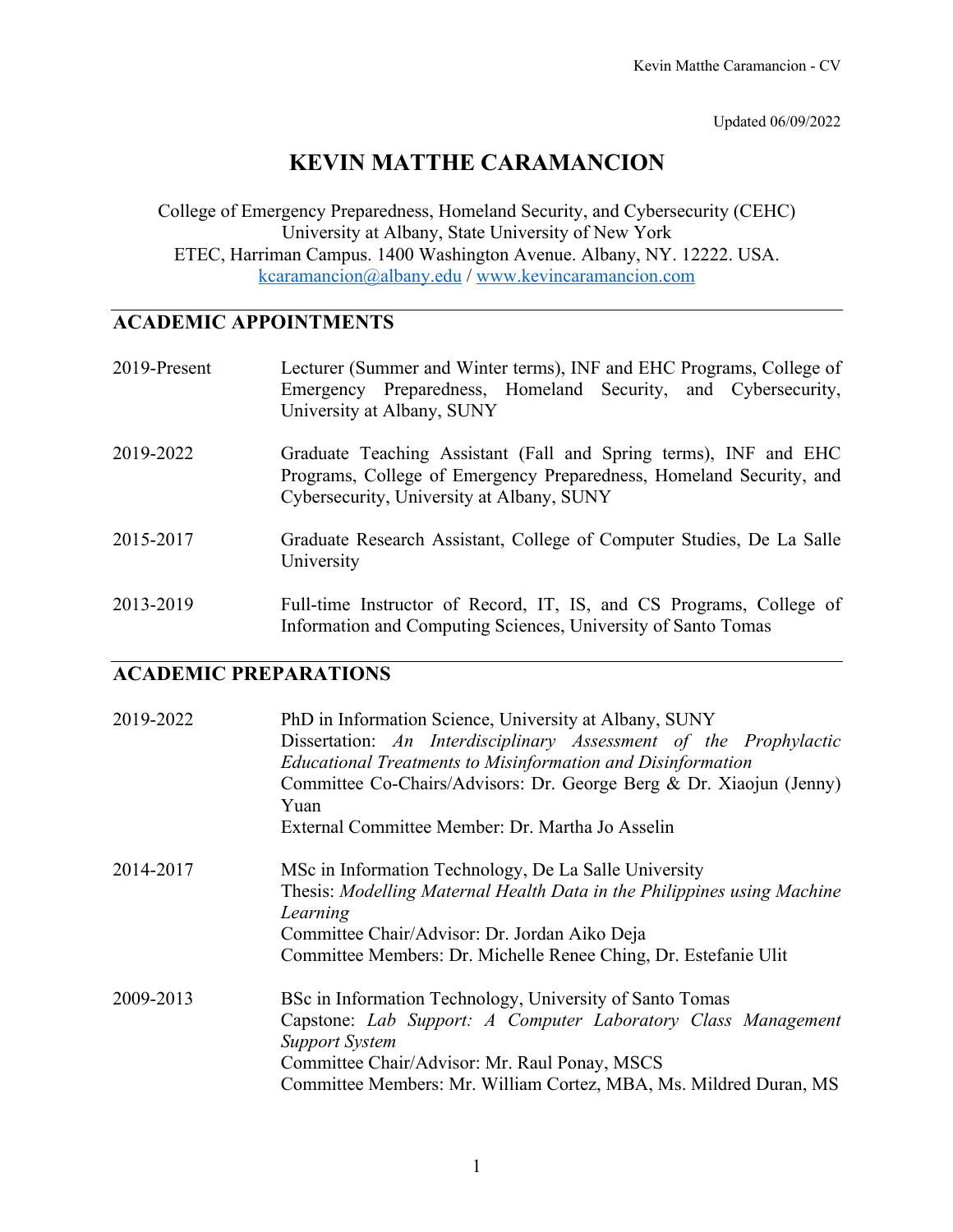#### **AWARDS AND HONORS**

| 2022      | Best Paper Presentation, IEEE World AI IoT Congress 2022 (AIIoT 2022),<br>Seattle, WA, USA                                                         |
|-----------|----------------------------------------------------------------------------------------------------------------------------------------------------|
| 2022      | Best Paper Presentation, The 2022 IEEE International IOT, Electronics and<br>Mechatronics Conference (IEMTRONICS 2022), Toronto, ON, Canada        |
| 2020      | Best Paper Presentation, The 3rd International Conference on Information<br>and Computer Technologies (ICICT 2020), San Jose, CA, USA              |
| 2017      | Most Outstanding Graduate Thesis, College of Computer Studies, De La<br>Salle University, Manila, Philippines                                      |
| 2015      | Excellence (Undergraduate Category), Department<br><b>Teaching</b><br>of<br>Information Technology, University of Santo Tomas, Manila, Philippines |
| 2013      | Cum Laude and Program Valedictorian (BSIT), University of Santo Tomas,<br>Manila, Philippines                                                      |
| 2013      | Gold Medal (1 <sup>st</sup> place) in Capstone Poster Presentation, University of Santo<br>Tomas, Manila, Philippines                              |
| 2009-2013 | Dean's Lister (All Semesters, BSIT), University of Santo Tomas, Manila,<br>Philippines                                                             |

#### **REFEREED ARTICLES**

**Caramancion, K. M.,** Li, Y., Dubois, E., & Jung, E. S. (2022, April). The Missing Case of Disinformation from the Cybersecurity Risk Continuum: A Comparative Assessment of Disinformation with Other Cyber Threats. *Data*, *7*(4), 49.

**Caramancion, K. M.** (2022, January). The Role of User's Native Language in Mis/Disinformation Detection: The Case of English. In *2022 IEEE 12th Annual Computing and Communication Workshop and Conference (CCWC)* (pp. 0260-0265). IEEE.

**Caramancion, K. M.** (2021, December). The Relation of Online Behavioral Response to Fake News Exposure and Detection Accuracy. In *2021 IEEE 12th Annual Ubiquitous Computing, Electronics and Mobile Communication Conference (UEMCON)* (pp. 0097-0102). IEEE.

**Caramancion, K. M.** (2021, November). The Role of Information Organization and Knowledge Structuring in Combatting Misinformation: A Literary Analysis. In *International Conference on Computational Data and Social Networks* (pp. 319-329). Springer, Cham.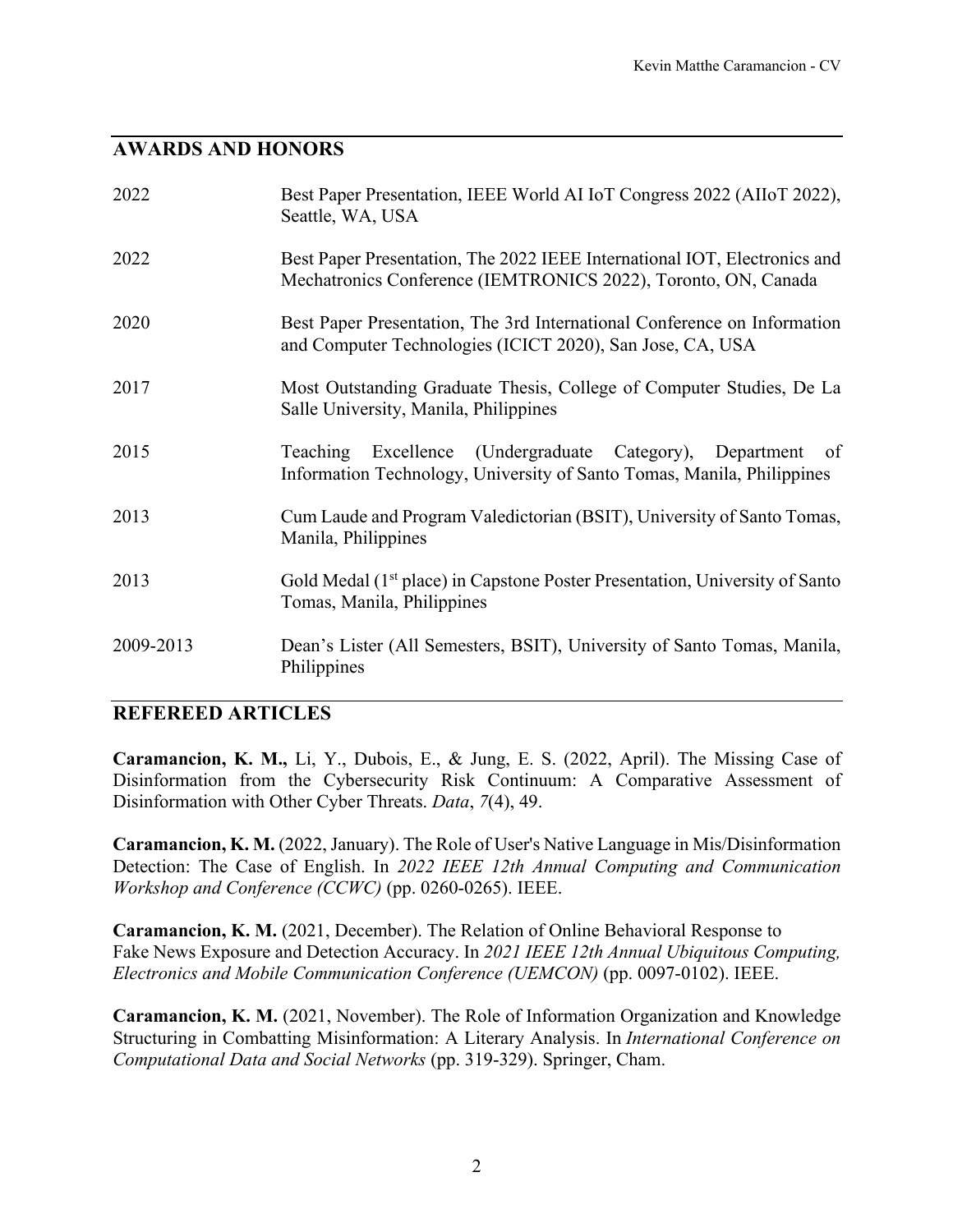**Caramancion, K. M.** (2021, October). The Role of Subject Confidence and Historical Deception in Mis/Disinformation Vulnerability. In *2021 IEEE 12th Annual Information Technology, Electronics and Mobile Communication Conference (IEMCON)* (pp. 0541-0546). IEEE.

**Caramancion, K. M.** (2021, October). Textual vs Visual Fake News: A Deception Showdown. In *2021 IEEE International Conference on Cloud Computing in Emerging Markets (CCEM)*. IEEE.

**Caramancion, K. M.** (2021, September). The Relation Between Time of the Day and Misinformation Vulnerability: A Multivariate Approach. In *2021 IEEE 16th International Conference on Computer Sciences and Information Technologies (CSIT)* (Vol. 1, pp. 150-153). IEEE.

Poehlmann, N., **Caramancion, K. M.,** Tatar, I., Li, Y., Barati, M., & Merz, T. (2021, July). The Organizational Cybersecurity Success Factors: An Exhaustive Literature Review. *Advances in Security, Networks, and Internet of Things*, 377-395.

**Caramancion, K. M.** (2021, May). Understanding the Association of Personal Outlook in Free Speech Regulation and the Risk of being Mis/Disinformed. In *2021 IEEE World AI IoT Congress (AIIoT)* (pp. 0092-0097). IEEE.

Keskin, O. F., **Caramancion, K. M.**, Tatar, I., Raza, O., & Tatar, U. (2021, May). Cyber Third-Party Risk Management: A Comparison of Non-Intrusive Risk Scoring Reports. *Electronics, 10*(10), 1168.

**Caramancion, K. M.** (2021, April). The Demographic Profile Most at Risk of being Disinformed. In *2021 IEEE International IOT, Electronics and Mechatronics Conference (IEMTRONICS)* (pp. 1-7). IEEE.

**Caramancion, K. M.,** & Abesamis, P. P. (2020, December). Human Capacity Organizational Roadmap for E-Government Interoperability in the Philippines. In *2020 International Conference on Computational Science and Computational Intelligence (CSCI)* (pp. 1103-1107). IEEE.

**Caramancion, K. M.** (2020, September). Understanding the Impact of Contextual Clues in Misinformation Detection. In *2020 IEEE International IOT, Electronics and Mechatronics Conference (IEMTRONICS)* (pp. 1-6). IEEE.

**Caramancion, K. M.** (2020, March). An Exploration of Disinformation as a Cybersecurity Threat. In *2020 3rd International Conference on Information and Computer Technologies (ICICT)* (pp. 440-444). IEEE.

#### **NON-REFEREED (INVITED) ARTICLES**

**Caramancion, K. M.** The Disputed Inequality by Open Linked Data: A Position Paper. In *Privacy and Pandemic: Responsible Uses of Technology and Health Data*. Future of Privacy Forum.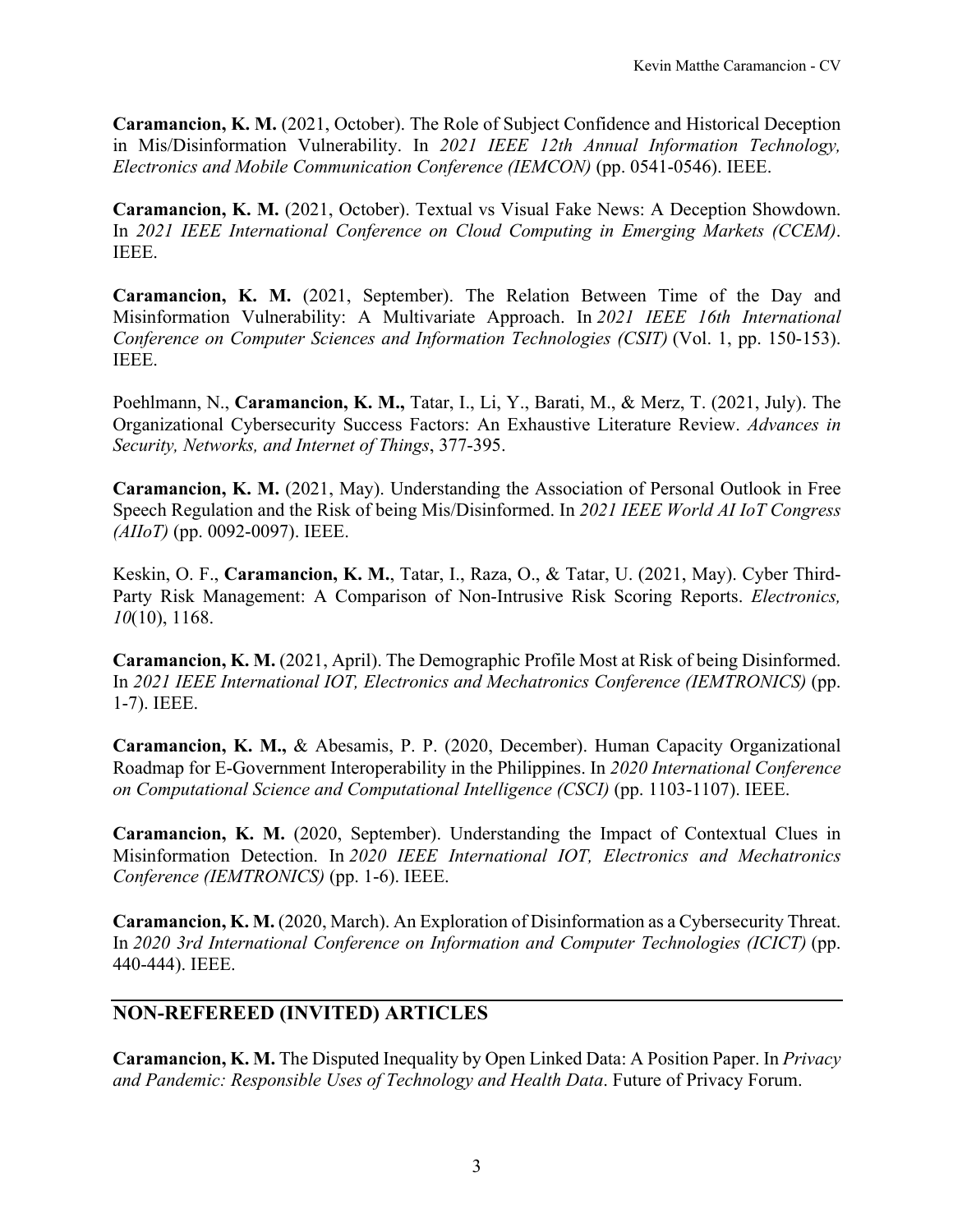### **FORTHCOMING REFEREED (ACCEPTED) ARTICLES**

**Caramancion, K. M.** (2022). Same Form, Different Payloads: A Comparative Vector Assessment of DDoS and Disinformation Attacks.

**Caramancion, K. M.** (2022). An Exploration of Mis/Disinformation in Audio Format Disseminated in Podcasts: A Case Study of Spotify.

**Caramancion, K. M.** (2022). Using Timer Data to Conjunct Self-Reported Measures in Quantifying Deception.

Abesamis, P. P. & **Caramancion, K. M.** (2022). Multiple-Case Study on the Perceived Impacts of Philippine Identification System in Organizational Control: Focusing on E-government Services.

#### **RESEARCH PRESENTATIONS**

(All single-authored unless otherwise noted)

| June 6-9, 2022  | Using Timer Data to Conjunct Self-Reported Measures in Quantifying<br>Deception<br>In 2022 IEEE World AI IoT Congress (AIIoT 2022)<br>Seattle, WA, USA                                                                           |
|-----------------|----------------------------------------------------------------------------------------------------------------------------------------------------------------------------------------------------------------------------------|
| June 1-4, 2022  | An Exploration of Mis/Disinformation in Audio Format Disseminated in<br>Podcasts: A Case Study of Spotify<br>In 2021 IEEE International IOT, Electronics and Mechatronics Conference<br>(IEMTRONICS 2022)<br>Toronto, ON, Canada |
| June 1-4, 2022  | Same Form, Different Payloads: A Comparative Vector Assessment of<br>DDoS and Disinformation Attacks<br>In 2021 IEEE International IOT, Electronics and Mechatronics Conference<br>(IEMTRONICS 2022)<br>Toronto, ON, Canada      |
| Jan 26-29, 2022 | The Role of User's Native Language in Mis/Disinformation Detection: The<br>Case of English<br>In 12 <sup>th</sup> Annual Computing and Communication Workshop and Conference<br>(CCWC 2022)<br>Las Vegas, NV, USA                |
| Dec 1-4, 2021   | The Relation of Online Behavioral Response to Fake News Exposure and<br>Detection Accuracy                                                                                                                                       |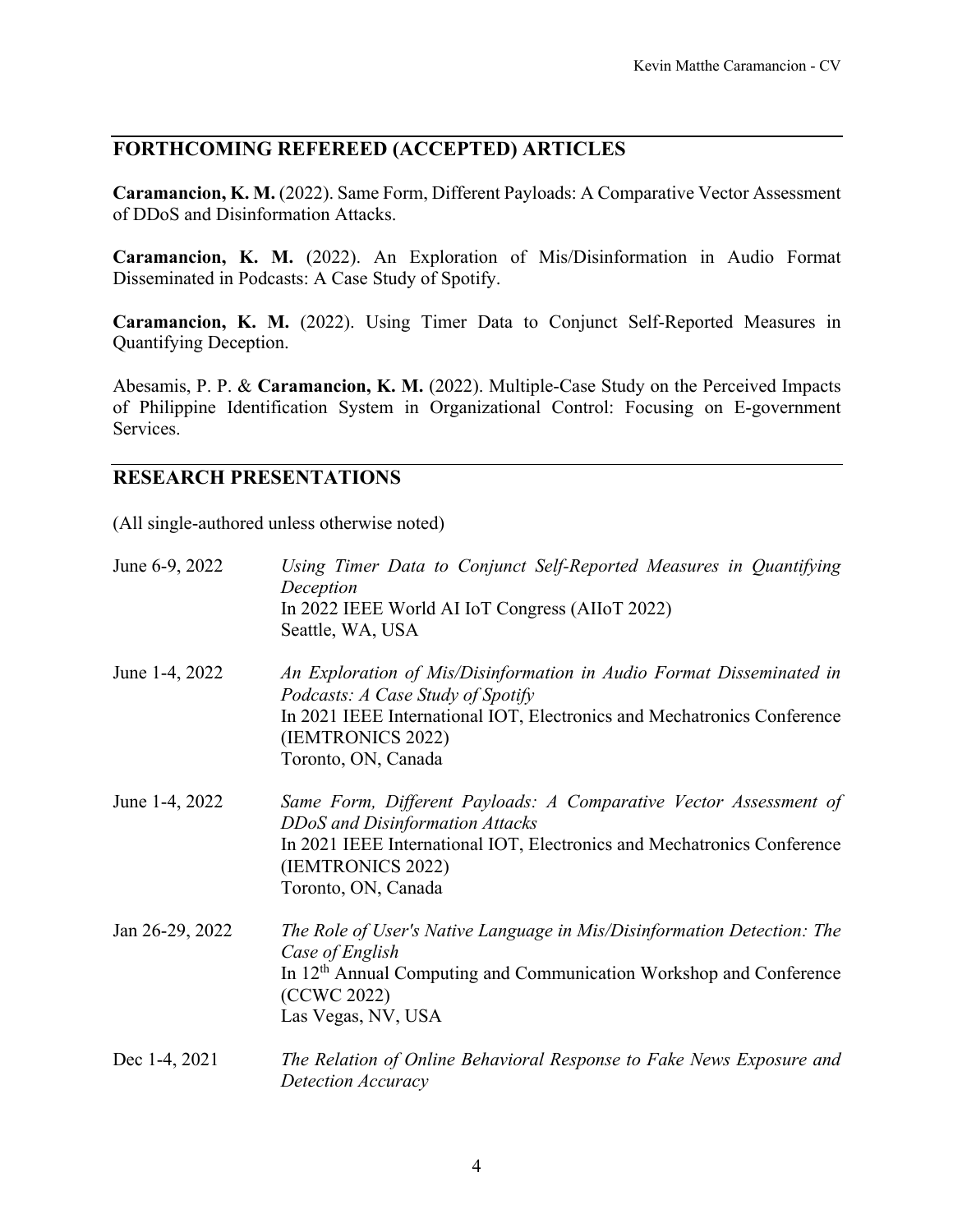In 2021 IEEE 12th Annual Ubiquitous Computing, Electronics, and Mobile Communication Conference (UEMCON 2021) New York, NY, USA

- Nov 15-17, 2021 *The Role of Information Organization and Knowledge Structuring in Combatting Misinformation: A Literary Analysis* In 2021 2nd International Symposium on Fact-Checking, Fake News and Malware Detection in Online Social Networks (OSNs) Montreal, QC, Canada
- Oct 27-30, 2021 *The Role of Subject Confidence and Historical Deception in Mis/Disinformation Vulnerability* In 2021 IEEE 12th Annual International Technology, Electronics, and Mobile Communication Conference (IEMCON 2021) Vancouver, BC, Canada
- Oct 27-30, 2021 *Textual vs. Visual Fake News: A Deception Showdown* In Tenth IEEE International Conference on Cloud Computing in Emerging Markets (CCEM 2021) Jersey City, NJ, USA
- Sep 22-25, 2021 *The Relation Between Time of the Day and Misinformation Vulnerability: A Multivariate Approach* In IEEE 16th International Conference on Computer Science and Information Technologies (CSIT 2021) Lviv, Ukraine
- May 10-13, 2021 *Understanding the Association of Personal Outlook in Free Speech Regulation and the Risk of being Mis/Disinformed* In 2021 IEEE World AI IoT Congress (AIIoT 2021) Seattle, WA, USA
- Apr 21-24, 2021 *The Demographic Profile Most at Risk of being Disinformed* In 2021 IEEE International IOT, Electronics and Mechatronics Conference (IEMTRONICS 2021) Toronto, ON, Canada
- Dec 16-18, 2020 *Human Capacity Organizational Roadmap for E-Government Interoperability in the Philippines* Co-authored with Dr. Pierre Pauline Abesamis In 2020 International Conference on Computational Science and Computational Intelligence (CSCI 2020) Las Vegas, NV, USA
- Oct 27-28, 2020 *The Disputed Inequality by Open Linked Data: A Position Paper*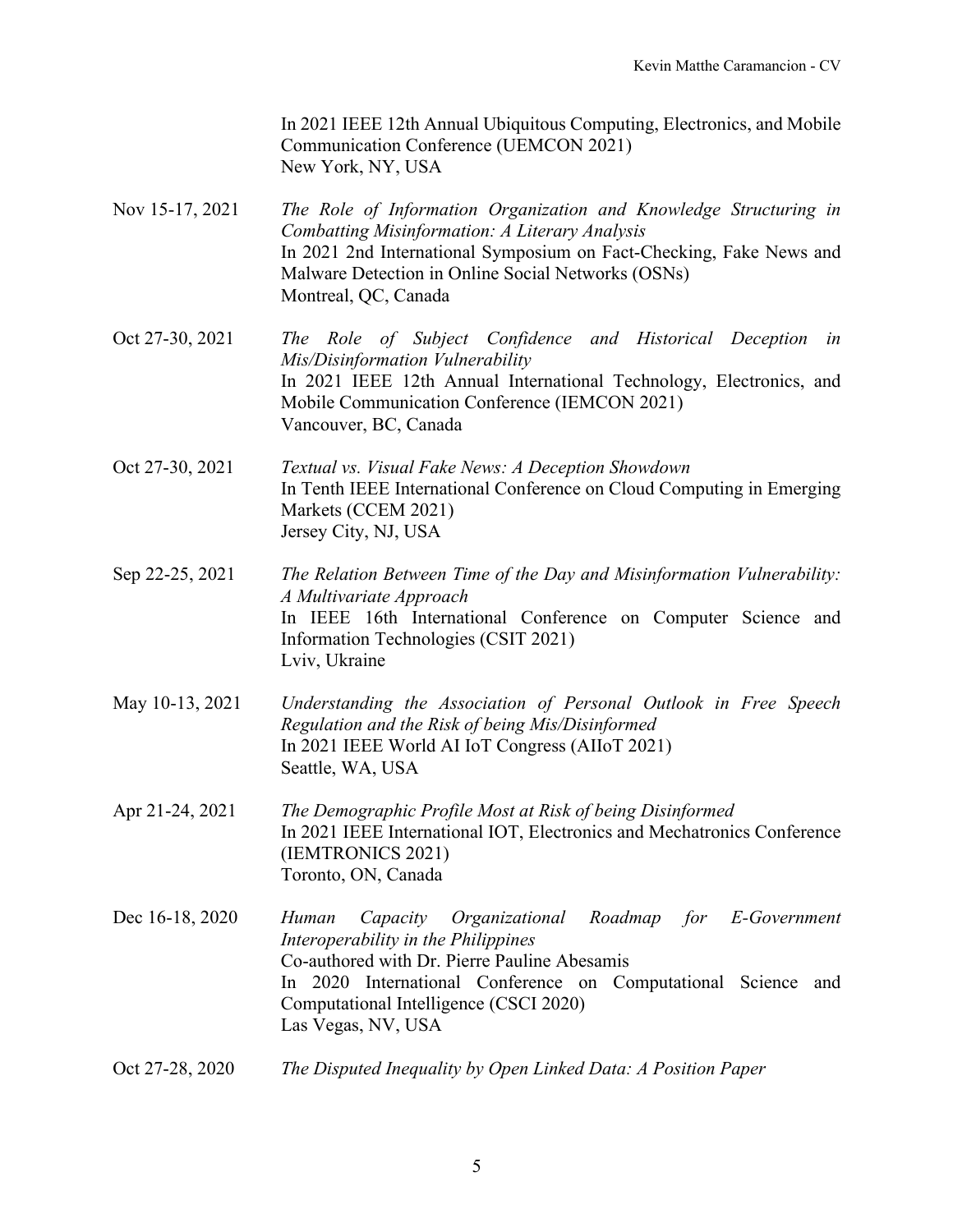In Privacy & Pandemics: Responsible Uses of Technology and Health Data During Times of Crisis — An International Tech and Data Conference Washington, DC, USA

Sep 9-12, 2020 *Understanding the Impact of Contextual Clues in Misinformation Detection* In 2020 IEEE International IOT, Electronics and Mechatronics Conference (IEMTRONICS 2020) Vancouver, BC, Canada

July 27-30, 2020 *The Organizational Cybersecurity Success Factors: An Exhaustive Literature Review* Co-authored with Ms. Nancy Poehlmann, Ms. Irem Tatar, Ms. Yueqi Li, Mr. Mehdi Barati, Dr. Terry Merz In 2020 International Conference on Security and Management (SAM'20) Las Vegas, NV, USA

Mar 9-12, 2020 *An Exploration of Disinformation as a Cybersecurity Threat* In 2020 3rd International Conference on Information and Computer Technologies (ICICT 2020) San Jose, CA, USA

#### **EXTENDED ABSTRACTS AT ACADEMIC MEETINGS**

| Dec 5-9, 2021 | Demystifying the Variations in Non-intrusive Cyber Risk Scores: A |
|---------------|-------------------------------------------------------------------|
|               | Comparative Analysis on Vendors                                   |
|               | Co-authored with Ms. Irem Tatar, Mr. Omer Keskin, Dr. Unal Tatar  |
|               | In Society for Risk Analysis (SRA) 2021 Annual Meeting            |
|               | Fully Online / Virtual                                            |
|               |                                                                   |

- Oct 30, 2021 *Predicting the Upcoming Times, Topics, and Actors of Fake News* Co-authored with Dr. Xiaojun Yuan In 2021 ASIS&T SIG AI Workshop Salt Lake City, UT, USA
- Oct 30, 2021 *Designing Responsible AI Systems for Older Adults: Opportunities and Challenges* Co-authored with Dr. Xiaojun Yuan, Ms. Bahareh Ansari, Mr. Mehdi Barati, Dr. Benjamin Yankson, Dr. George Berg, Dr. DeeDee Bennett Gayle In 2021 ASIS&T SIG AI Workshop Salt Lake City, UT, USA

#### **REVIEWING/PROGRAM COMMITTEE**

*Reviewer,* Mathematics, 2022, Multidisciplinary Digital Publishing Institute (MDPI)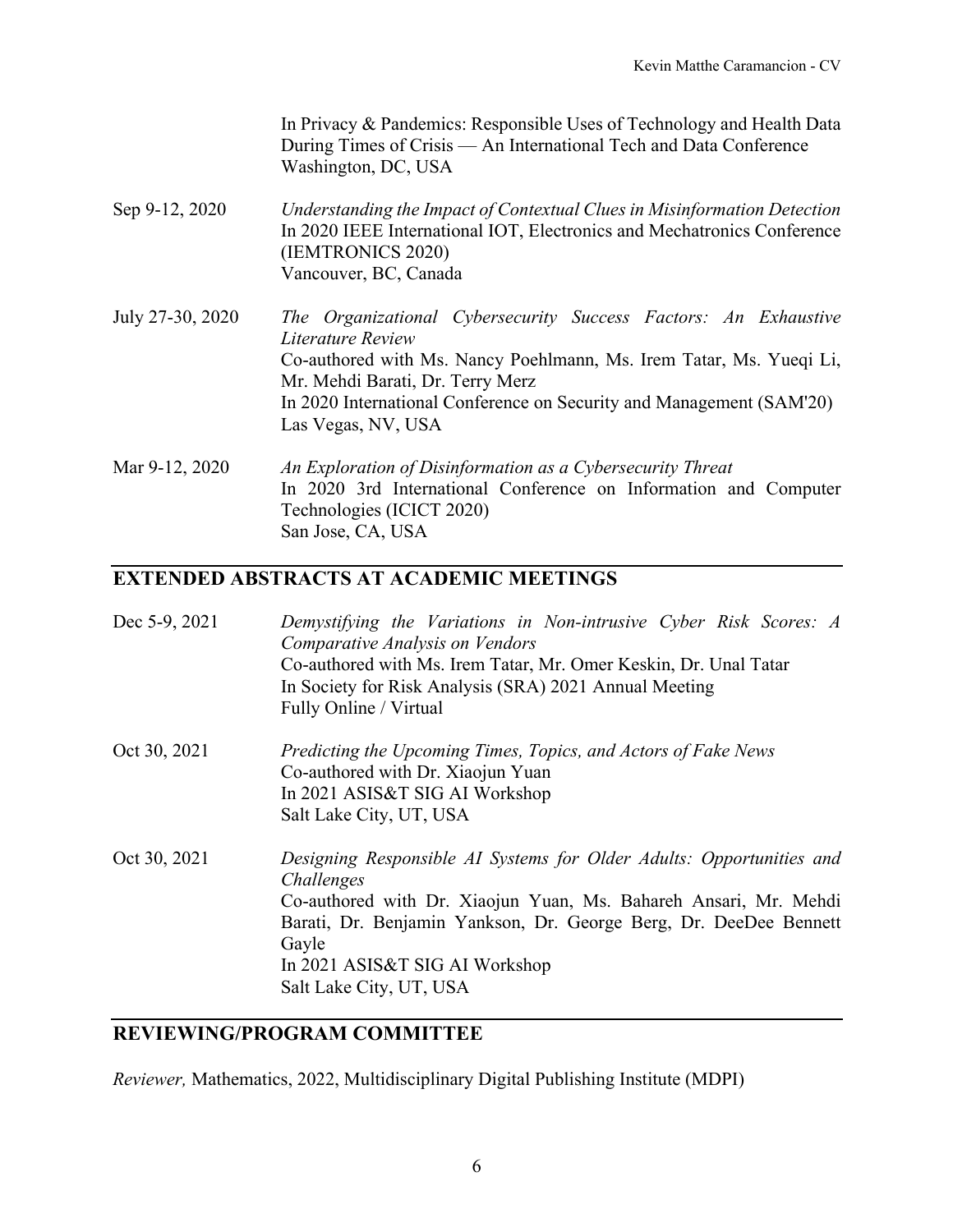*Reviewer*, 11th International Conference on Cryptography and Information Security (CRYPIS 2022), 2022, Toronto, Ontario, Canada

*Reviewer*, 3rd International Conference on Integrating Technology in Education (ITE 2022), 2022, London, England, United Kingdom

*Reviewer*, 3rd International Conference on Information Systems and Software Technologies (ICI2ST 2022), 2022, Quito, Ecuador

*Reviewer*, 13th International Conference on Social Informatics (SocInfo2022), 2022, Glasgow, Scotland, United Kingdom

*Reviewer*, 5th International IOT, Electronics, Mechatronics Conference (IEMTRONICS 2022), 2022, Toronto, Ontario, Canada

*Reviewer*, Aslib Journal of Information Management, 2022, Emerald Publishing

*Reviewer*, Information Processing and Management, 2022, Elsevier

*Reviewer*, 15th International Conference on ICT, Society and Human Beings 2022 (ICT 2022), Lisbon, Portugal

*Reviewer*, IEEE World Congress on Computational Intelligence (WCCI2022), 2022, Padua, Italy *Reviewer*, International Journal of Information Technology & Decision Making (IJITDM), 2022, World Scientific

*Reviewer*, 42nd International Conference on Information Systems (ICIS) 2021 Conference, Austin, Texas, USA

*Reviewer*, 4th International IOT, Electronics, Mechatronics Conference (IEMTRONICS 2021) 2021, Toronto, Ontario, Canada

*Reviewer*, New Trends in Information Science Research (NTIR) Conference 2021, Albany, New York, USA

### **GRANTS**

#### *Internal*

Project: The Role of User's Native Language in Mis/Disinformation Detection: The Case of English

Value: \$200

Source: University at Albany, State University of New York Graduate Student Association (2022)

Project: An Interdisciplinary Assessment of the Prophylactic Educational Treatments to Misinformation and Disinformation (Dissertation Grant) Value: \$475

Source: University at Albany Dissertation Research Fellowship Award, 2021-2022

Project: The Role of Subject Confidence and Historical Deception in Mis/Disinformation Vulnerability

Value: \$290

Source: University at Albany, State University of New York Graduate Student Association (2021)

Project: Human Capacity Organizational Roadmap for E-Government Interoperability in the **Philippines** Value: \$550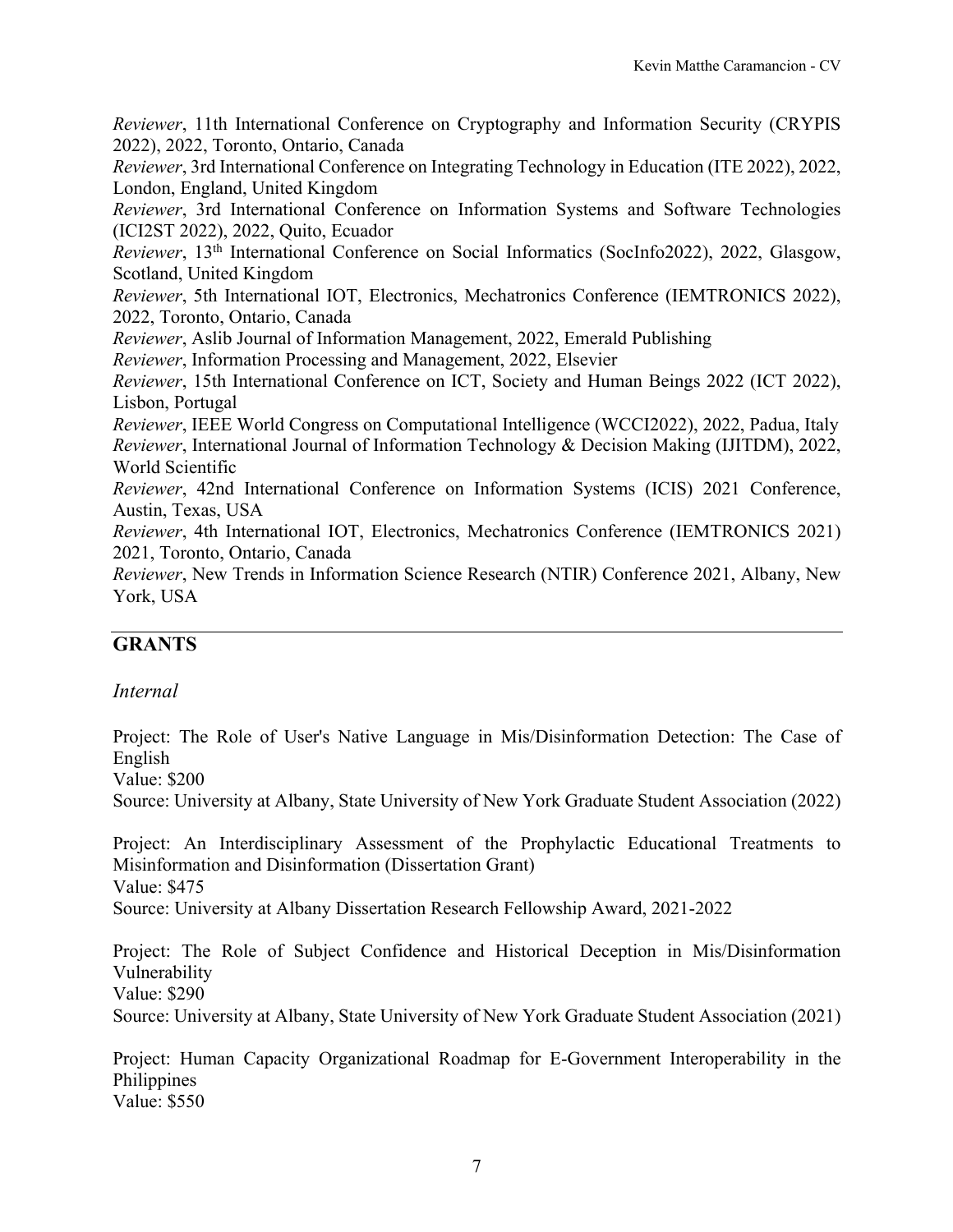Source: State of New York Graduate Student Employee Union (2021)

Project: Increasing the Social Reach & Engagements of Pop-up Shop and Book Bike Initiative (A Non-Profit Project) Value: \$2,500 Source: University at Albany, Office of Career & Professional Development (2021) Role: Principal Investigator

Project: The Demographic Profile Most at Risk of being Disinformed Value: \$550 Source: University at Albany, State University of New York Graduate Student Association (2021)

Project: An Exploration of Disinformation as a Cybersecurity Threat Value: \$1,000 Source: State of New York Graduate Student Employee Union (2020)

Project: Understanding the Impact of Contextual Clues in Misinformation Detection Value: \$650 Source: University at Albany, State University of New York Graduate Student Association (2020)

#### *External*

Project: Liberty, Responsibility, and Mental Health Value: \$850 Source: Institute for Humane Studies (2021)

Project: Free Speech, Free Press, and Misinformation Value: \$500 Source: Institute for Humane Studies (2020)

Project: The Disputed Inequality of Open Data Value: \$1,500 Source: Future of Privacy Forum (2020)

# **TECHNICAL CERTIFICATIONS**

IBM DB2 Academic Associate Cisco Certified Network Associate (CCNA Routing and Switching) Microsoft Technology Associate for Database Management Systems Microsoft Technology Associate for Networking Fundamentals SAP Business One

### **TEACHING EXPERIENCE**

(Instructor unless otherwise noted)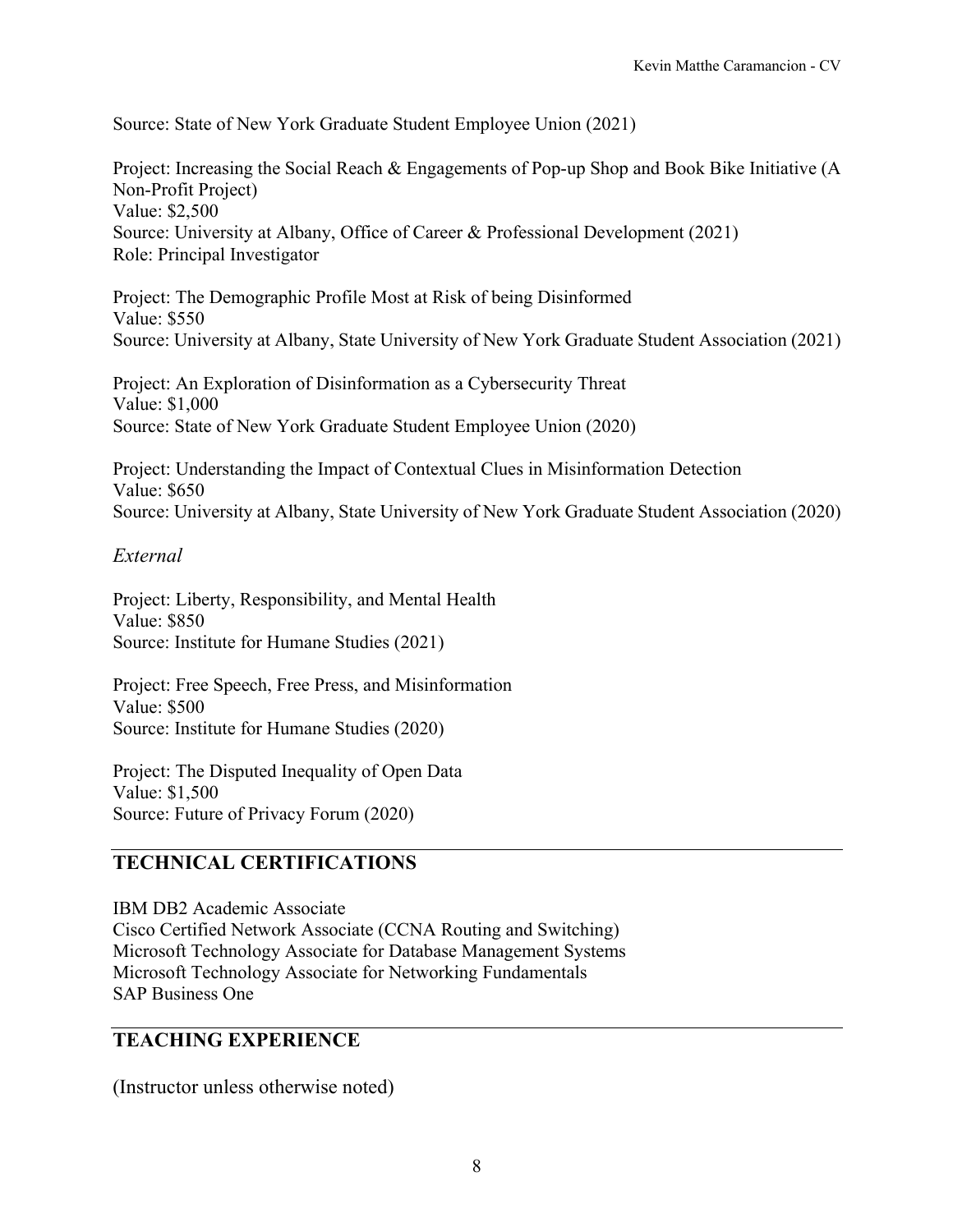### **University at Albany, SUNY**

- 1. Introduction to Networks and Systems (SU20, WI21, SU21, SU22)
- 2. Critical Infrastructure (WI22)
- 3. \*Information in the 21st Century (F19, SP20, F20, SP21)
- 4. \*Emergency Preparedness, Homeland Security, and Cybersecurity (F21, SP22)

\*Role as Graduate Teaching Assistant

#### **University of Santo Tomas, Manila, Philippines**

- 1. Database Management Systems (DB2, MySQL, MS Access)
- 2. Logic Formulation and Programming (C, C++, Java, Assembly, Visual Basic)
- 3. Data Communication and Networking (CCNA, CCNP courses)
- 4. Systems Analysis and Design
- 5. Project Management and Software Engineering
- 6. Theories and Practices of Cybersecurity
- 7. Productivity Tools (MS Office, Adobe Creative Suite)

### **MEMBERSHIP IN PROFESSIONAL ASSOCIATIONS**

*Senior Member*, Institute of Electrical and Electronics Engineers (IEEE) *Senior Member*, IEEE Computer Society *Senior Member*, IEEE Computational Intelligence Society *Senior Member*, IEEE Women in Engineering (IEEE WIE) *Senior Member*, IEEE Young Professionals *Professional Member*, Association for Computing Machinery (ACM) *Professional Member*, Association for Computing Machinery's Council on Women in Computing (ACM-W)

*Professional Member*, Association for Information Science and Technology (ASIS&T) *Member*, National Center for Faculty Development & Diversity (NCFDD)

### **SERVICE TO UNIVERSITIES**

### **University at Albany, SUNY**

*Judicial Board Member*, Graduate Student Association (GSA), 2020-2022 *DARS Undergraduate Advisor*, College of Emergency Preparedness, Homeland Security, Cybersecurity (CEHC), 2020-2021 *Dean's Student Leadership Council Member*, College of Emergency Preparedness, Homeland Security, Cybersecurity (CEHC), 2019-2022

### **University of Santo Tomas, Manila, Philippines**

*Vice Chair,* Department of Information Technology, 2017-2019 *Academic Advisor*, Department of Information Technology, 2015-2017 *Course Coordinator,* Networking courses, 2015-2019 *Course Coordinator,* Database Management Systems courses, 2013-2015 *Course Coordinator,* Systems Analysis and Design courses, 2013-2015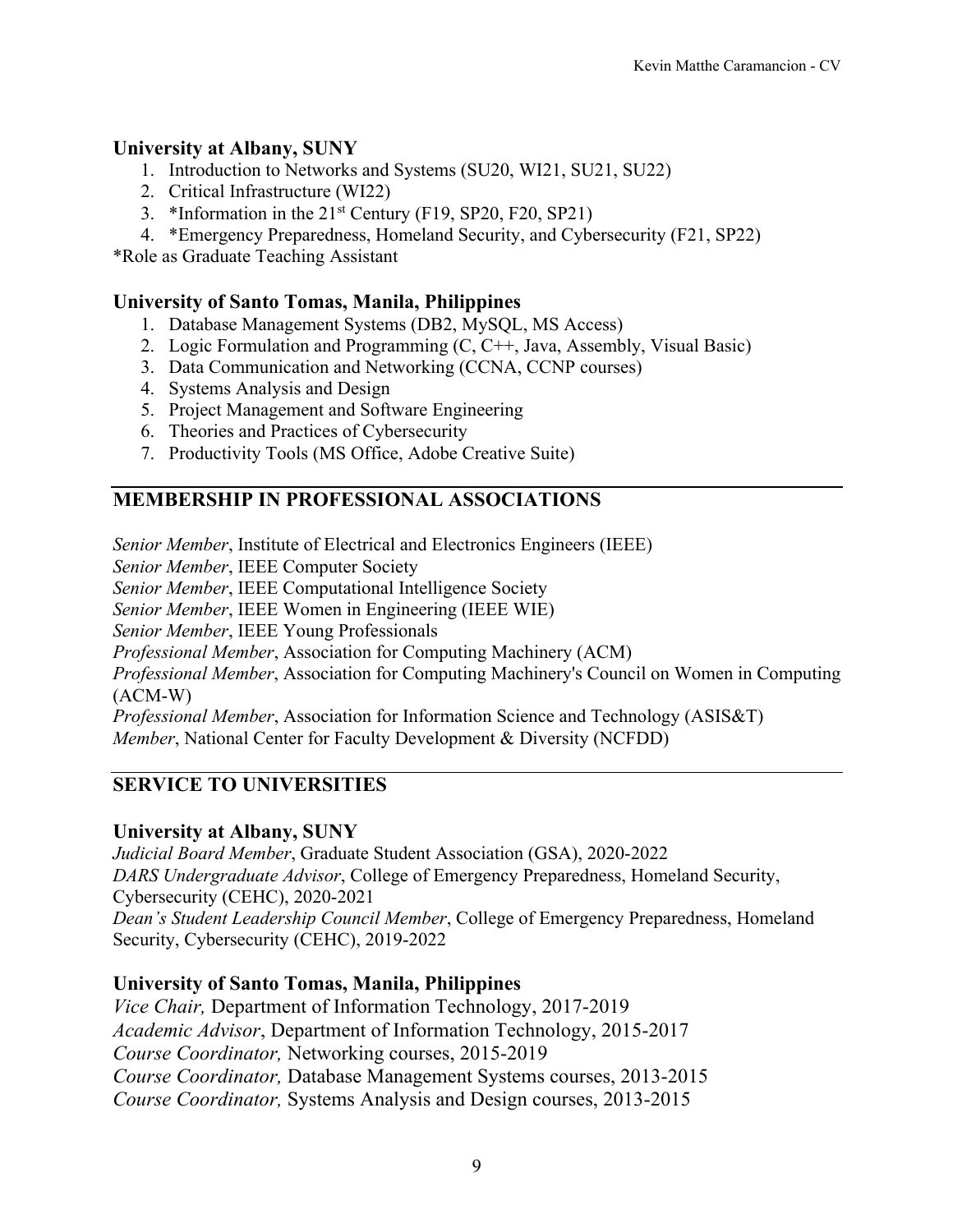*Graduation Committee Member*, Faculty of Engineering, 2013-2015

### **PROGRAMMING LANGUAGES AND OTHER TECHNICAL PROFICIENCIES**

**SPSS** MS Macro Programming Visual Basic Python C and C++ Java Assembly (TASM) Visual Basic DB2, MySQL, and NoSQL Cisco Packet Tracer (Network Simulation & Programming) Weka

#### **MEDIA APPEARANCES / FEATURED IN**

On Being the Youngest (at just 20-year-old) Instructor of UST's Faculty of Engineering By: De Leon, N. (Circulation 2014-2015). "One on One with The One", *Thomasian Engineer Journal*

### **PAST AND CURRENT MENTEES / TECHNICAL ADVISORSHIP**

#### **De La Salle University, Manila, Philippines**

*Dr. Pierre Pauline Abesamis*, Graduated, Doctor of Information Technology (DIT), 2021 *Mr. Mark Emmanuel Malimban*, In-Progress, MSc.IT Candidate *Mr. Oliver Fortades*, In-Progress, MSc.IT Candidate *Mr. Joshua Dizon*, In-Progress, MSc.IT Candidate *Ms. Christel Somodio*, In-Progress, MSc.IT Candidate

### **PAST CONSULTANCIES / SOFTWARE DEVELOPMENT PROJECTS**

#### **(Philippines, 2013 – 2018**)

DSWD, *Child Pornography Case and Incident Monitoring and Mapping Application for DSWD*

DEPED, *Key Performance Analytics to Achieve Data-Driven Decisions in Improving Public Elementary Schools in National Capital Region*

National Telecommunications Commission, *Descriptive Analytics: Multivariable Trend Analysis based on National Telecommunications Commission's Blacklisted Phones in NCR*

Medical Center Manila, *Predictive Analysis on Materials Management of Medical Center Manila for Efficient Utilization of Healthcare Supplies*